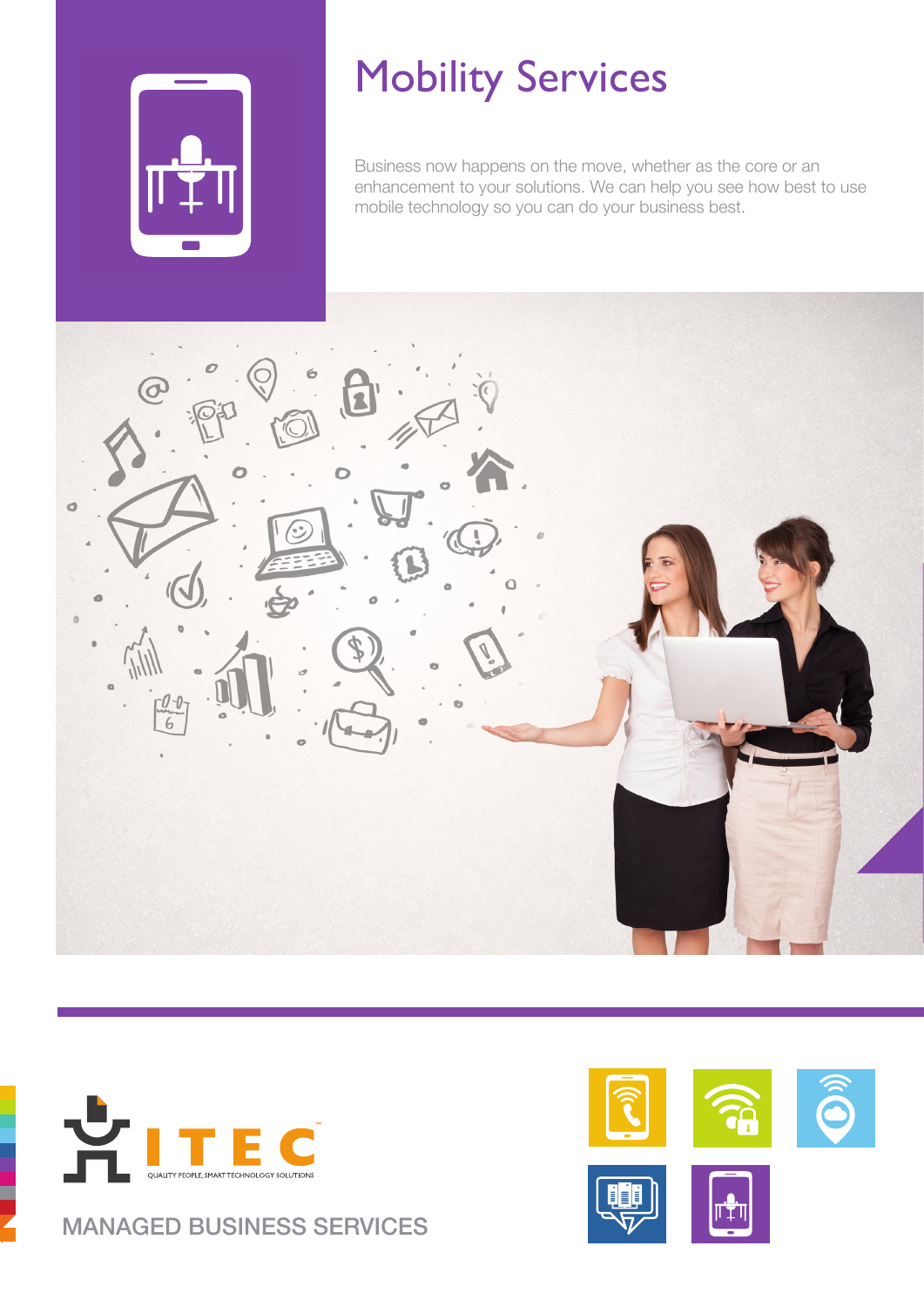# **What is Mobility?**

Mobility is one of the most powerful new business tools technology has afforded us. Your employees can take work where they go, your customers can engage where they please and information can flow freely across your organisation, bridging the walls of silos and bringing immediacy to processes.

Mobility represents how technology makes information mobile. From an employee logging in off-site from their laptop to remote printing and document capture, if it's done on the move, away from the desk, it's mobility. Even at a desk, any tool that reduces a cumbersome process to a few swipes on a device is mobility.

# **Core features**

- Modernise business functions for a new workplace.
- Employees can securely access work on their own devices.
- Enable employees to issue quotes and other documentation on the fly.
- Stop mobile security risks and unauthorised document sharing.
- Manage call and device costs through active monitoring.
- Capture and automatically administer paperwork.
- Integrate with existing business systems.
- Support a broad family of device platforms and popular file formats.
- Enable the easy and secure distribution of documents.
- Don't lose sleep over data regulation requirements.
- Expect fast deployment and easy scaling that grows with your business.

# **Why ITEC?**

- We are experts at integrating traditional environments with new technologies.
- Our connectivity experience ensures your business and staff are always online.
	- We are partnered with top vendors in the market, using only best-of-breed solutions.

Our solutions are built from proven applications such as M-Files and ITEC Sentry.

- Recognised leaders in document capture solutions and digitising paper-based environments.
- Our mobility solutions cover security, connectivity, document management and cloud services.

# **DID YOU KNOW?**

Mobility solutions take careful planning, starting with what you require:

- 1. Do you need to capture and automate your administration?
- 2. Are you concerned over costs?
- 3. Is there room for improving productivity?
- 4. Will services work better if they're integrated with your business systems?

We will assess these requirements with you before we propose the best mobile solution.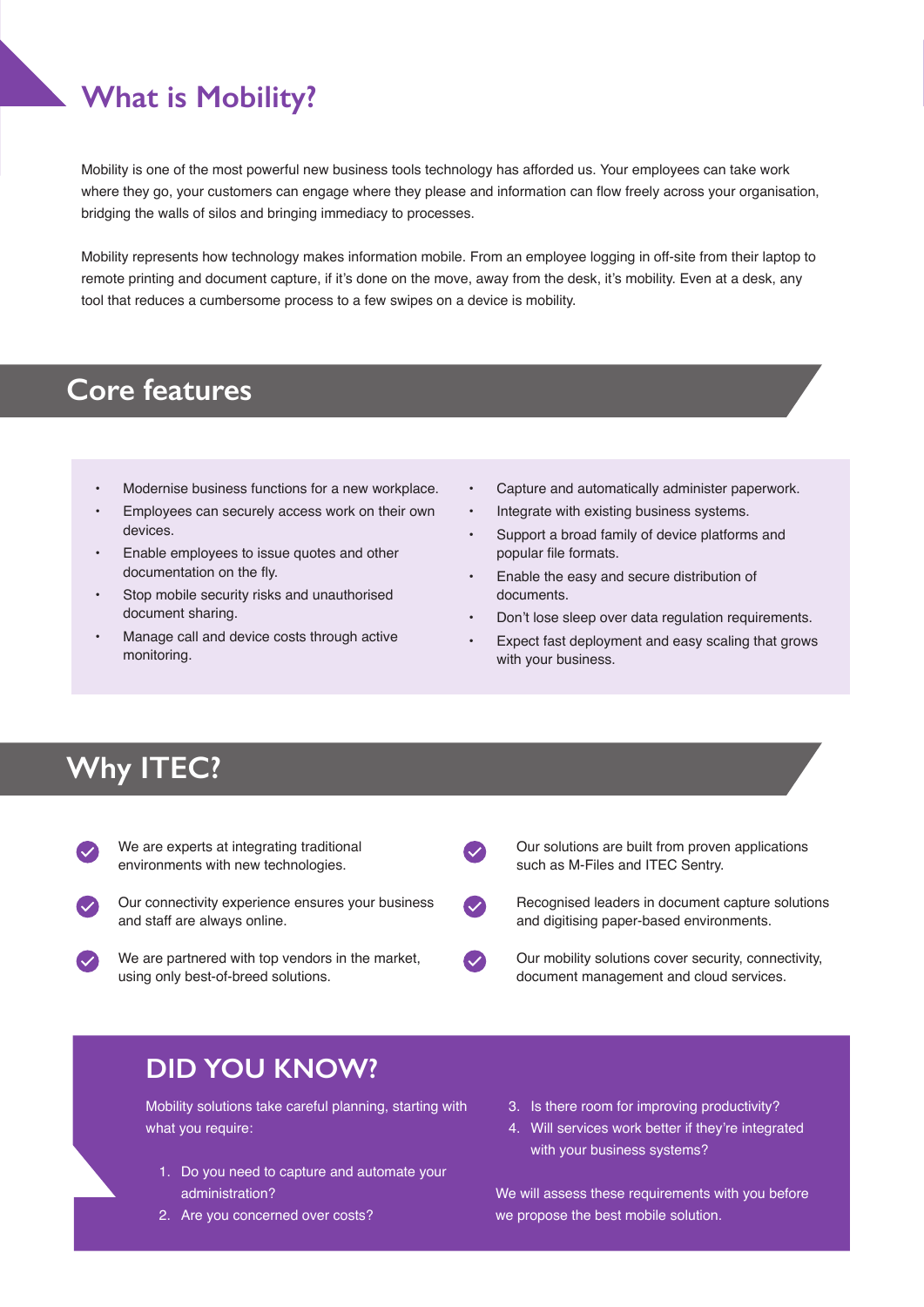# **Cost savings, automation and active monitoring**

### **Empower your workforce**

Enable your employees to work on the go. They can board an aeroplane in Durban, sending documents to the Cape Town office printer, releasing the print when they get there. They can make secure conference calls and share valuable documents without compromising security. They can capture invoices with their phone, which is automatically filed and allocated by the administration system. Once freed from their desks, your employees can be more effective. Mobility is the answer.

### **Create effective ECM and document capture**

Don't let your company's best ideas get lost. Automate the capture and storage of knowledge. ITEC uses mobility and bestof-breed platforms for ECM (Enterprise Content Management), providing seamless electronic workflows for paperbased documents.

This can be done through scanners on multifunction printers (MFPs) or using cameras on phones. Your paperwork will take care of itself.

### **Lower Costs**

Mobility equals lower costs. Mobile and laptop devices can easily access modern applications such as M-Files and Office365. Professionally-designed apps add to the experience, but you only pay for what you need and nothing more. An office that embraces mobility works faster, smarter and leaner. You not only own less infrastructure that needs constant investment, but you can use device management to monitor usage and costs, enabling you to plan without the guesswork.

# **Integration with existing**

Adopting mobility does not mean throwing away your existing systems, but instead becomes a new point of contact for them. Over time you can update your technology investments, phasing out the older systems without upsetting the environment. ITEC is a leading implementer of systems integration, marrying the best modern solutions with the tried-and-tested systems that power your business.

Don't let the fear of cyber attacks keep you away from the power of mobility. A well-implemented mobility solution reflects your IT security policies. Keep devices sound and clean from malware, stop the wrong apps from accessing business documents and if someone joins your organisation, have them ready to go within minutes through automatic, individual enrollment.

### **Systems Mobile security Mobile security Hosted platforms for ease of systems access and security**

Move operational burdens off your infrastructure and onto cloud environments by using mobility platforms. These scale, are very affordable, able to be cost-managed at a granular level. Mobility and the cloud go hand in hand, so it stands to reason that the way to get the most out of the cloud depends on enabling the mobile devices in your business.

### **Integration for MFPs**

Create synergy between print services, document capture and a mobile workforce like never before. Use mobile devices to print crucial documents at the nearest printer or capture important paperwork on an MFP, sending it to a mobile device.

### **Get in line with regulations**

As legislation such as the Protection of Personal Information Act (POPI) becomes commonplace, you want to know your information is secure without inhibiting business from transacting. By using solutions such as M-Files, document sharing and storage can be both accessible to employees while keeping within regulations.